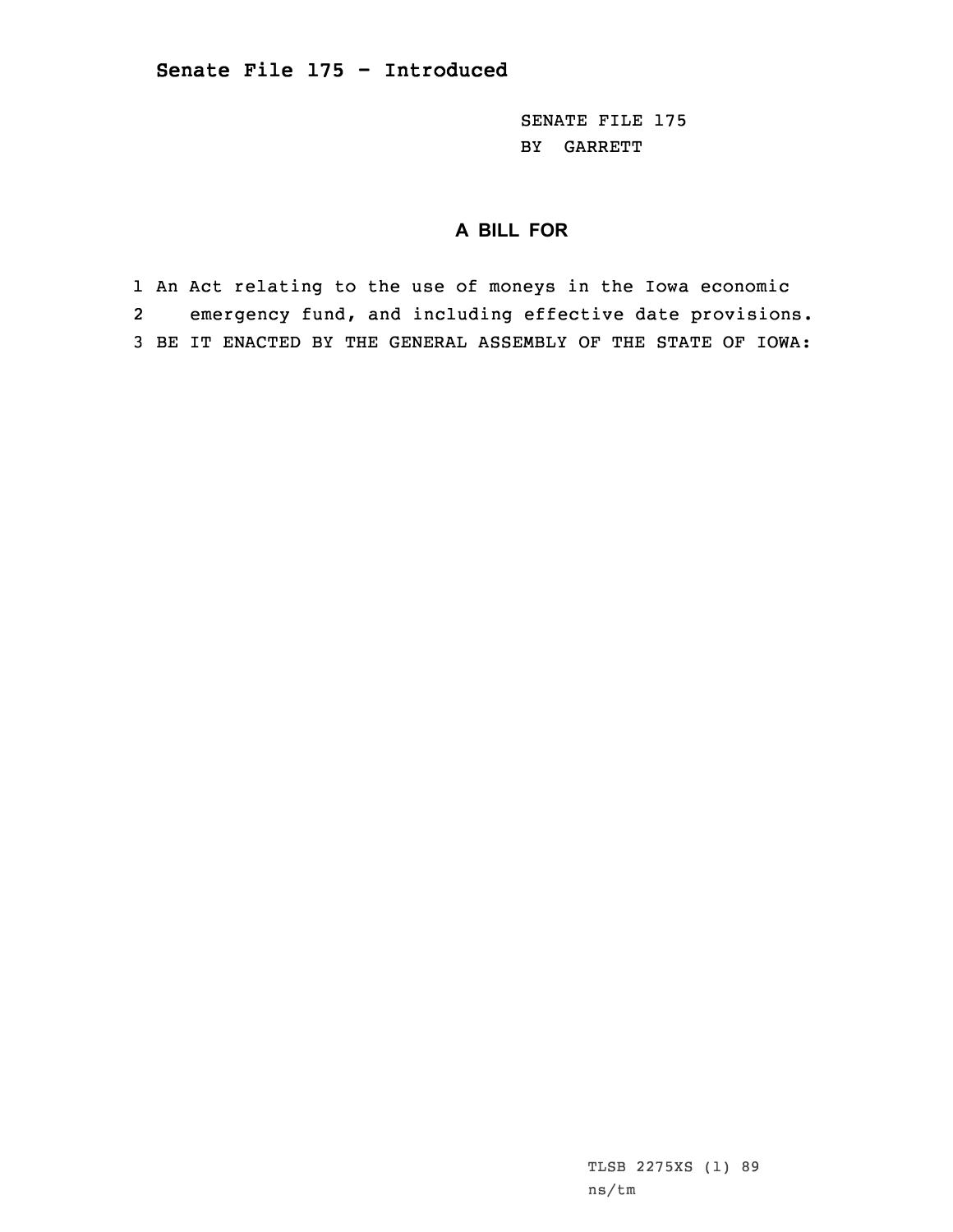1 Section 1. Section 8.55, subsection 2, unnumbered paragraph 2 1, Code 2021, is amended to read as follows:

 The maximum balance of the fund is the amount equal to two and one-half percent of the adjusted revenue estimate for the fiscal year. If the amount of moneys in the Iowa economic 6 emergency fund is equal to exceeds the maximum balance, moneys in excess of this amount shall be distributed as follows:

8 Sec. 2. Section 8.55, subsection 3, paragraph b, Code 2021, 9 is amended to read as follows:

 *b.* Moneys in the fund may be used for cash flow purposes during <sup>a</sup> fiscal year upon executive order by the governor, provided that any moneys so allocated are returned to the fund by the end of that fiscal year.

14 Sec. 3. Section 8.55, subsection 3, paragraph c, Code 2021, 15 is amended by striking the paragraph and inserting in lieu 16 thereof the following:

 *c.* Moneys in the fund may be used to prevent or reduce an overdraft on or deficit in the general fund of the state, upon executive order by the governor, in an amount not to exceed one percent of the adjusted revenue estimate for the fiscal year for which the moneys are spent. Moneys in the fund shall not be used for this purpose until the governor issues an official proclamation and notifies the legislative fiscal committee and the legislative services agency that the balance of the general fund is negative and that an appropriation made pursuant to this paragraph brings the general fund into balance or reduces the deficit in the general fund.

28 Sec. 4. Section 8.55, subsection 3, paragraph e, Code 2021, 29 is amended to read as follows:

 *e.* If an appropriation is made moneys are spent pursuant to paragraph *"c"* for <sup>a</sup> fiscal year, there is appropriated from the general fund of the state to the Iowa economic emergency fund 33 for the following fiscal year, the amount of the appropriation made spent pursuant to paragraph *"c"*, that has not already been returned to the Iowa economic emergency fund.

-1-

LSB 2275XS (1) 89 ns/tm 1/3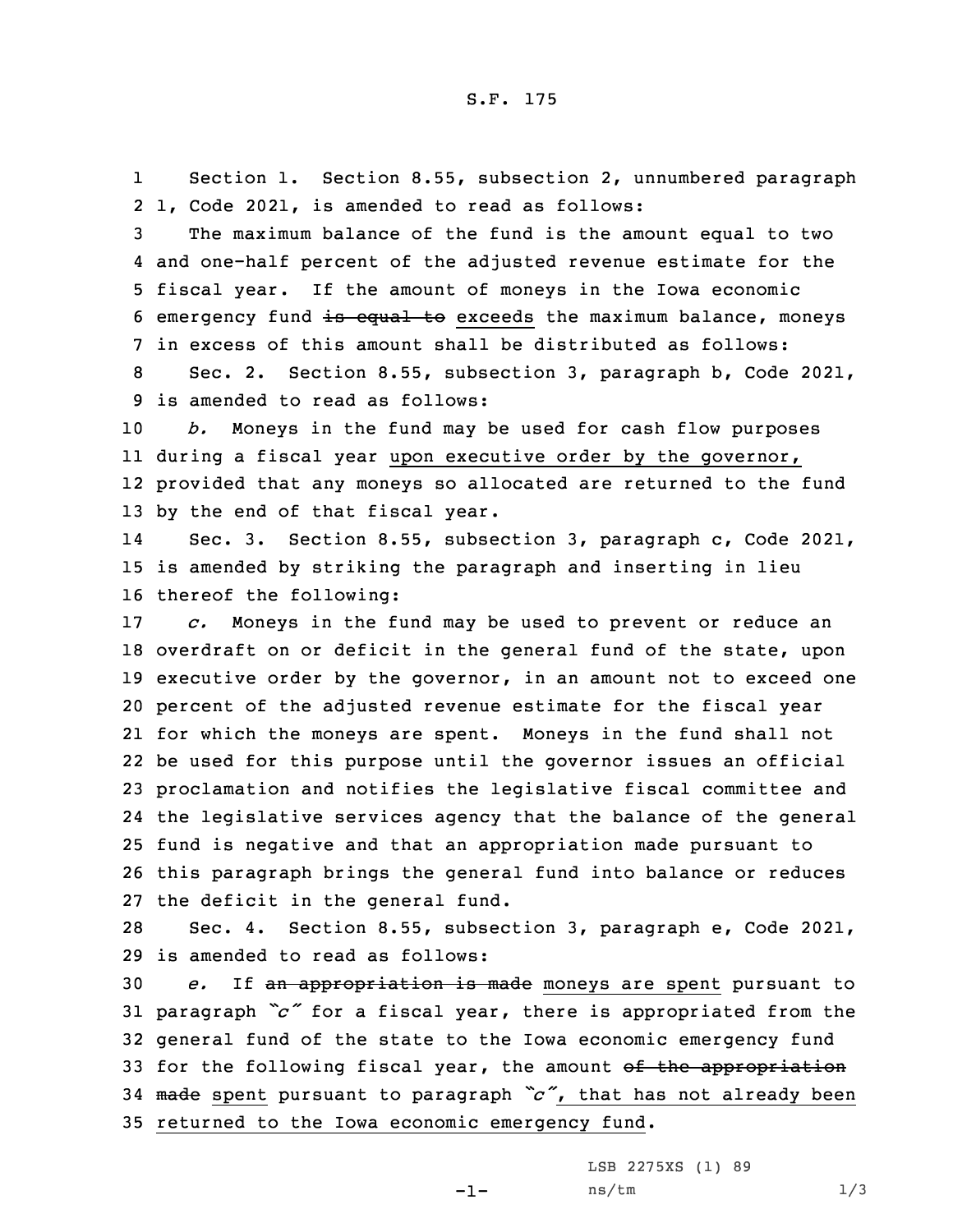## S.F. 175

1 Sec. 5. EFFECTIVE DATE. This Act, being deemed of immediate importance, takes effect upon enactment. EXPLANATION 4 **The inclusion of this explanation does not constitute agreement with the explanation's substance by the members of the general assembly.** This bill relates to the use of moneys in the Iowa economic emergency fund. Currently, moneys in the Iowa economic emergency fund may be used for cash flow purposes, provided that any moneys so allocated are returned to the fund by the end of that fiscal year. The bill requires an executive order by the governor in

 order to use the moneys in the fund for cash flow purposes. Currently, an appropriation from the Iowa economic emergency fund to the general fund is authorized for purposes of reducing or preventing an overdraft on or deficit in the general fund. The amount of the appropriation is the amount used from the Iowa economic emergency fund for cash flow purposes and that 18 was not returned to the fund by the end of the fiscal year, not to exceed 1 percent of the adjusted revenue estimate for the fiscal year for which the appropriation is made. There are two conditions that must be met before the appropriation can be made. First, prior to the appropriation, the balance of the general fund at the end of the fiscal year for which the appropriation is made is negative. Second, the governor issues an official proclamation and notifies the legislative fiscal committee and the legislative services agency that the balance of the general fund is negative and that the appropriation made brings the general fund into balance.

 The bill provides instead that moneys in the Iowa economic emergency fund may be used to prevent or reduce an overdraft on or deficit in the general fund, upon executive order by the governor, in an amount not to exceed 1 percent of the adjusted revenue estimate for the fiscal year for which the moneys are spent. The bill prohibits moneys in the fund from being used for this purpose until the governor issues an official

 $-2-$ 

LSB 2275XS (1) 89  $ns/tm$  2/3